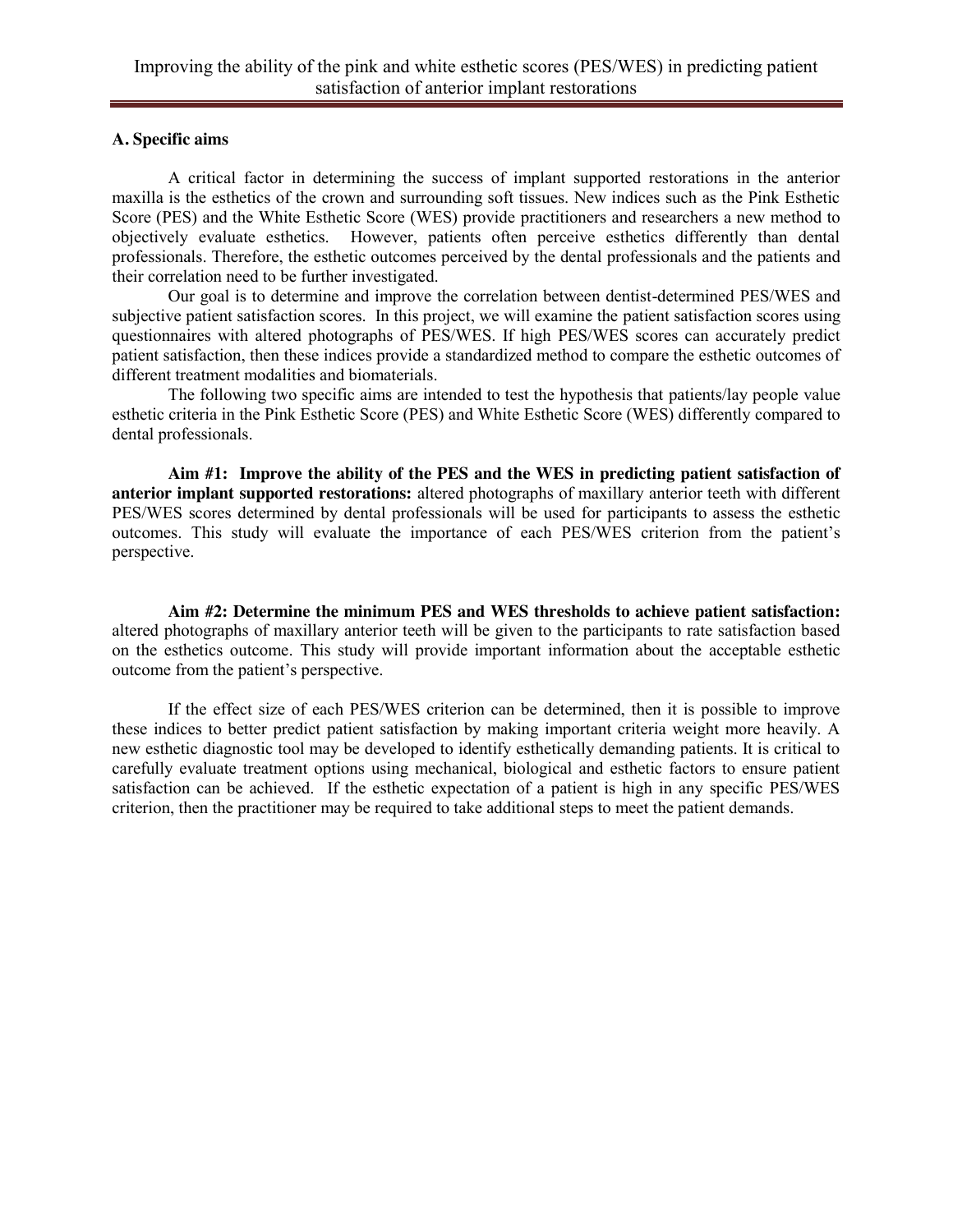#### **B. Background and significance**

**Background:** Advances in dental implant research, design and their clinical application have greatly changed dental care. Improved protocols in implant therapy over the last several decades have made implant supported restorations biologically and mechanically predictable.<sup>1-3</sup> The use of implants in the esthetic zone has increased and patients are becoming more esthetically demanding.<sup>4</sup>

Patient satisfaction is another important factor in predicting the success of implant therapy in the anterior maxilla.5, 6 Despite the importance of esthetic outcomes, only few studies included in a systematic review evaluated the esthetics of implant supported single crowns.<sup>7</sup> In another systematic review, only 6 studies included esthetic criteria in determining implant success.<sup>8</sup> In addition, these studies had no standardized method to evaluate esthetics. Some studies asked their patients to rate their overall satisfaction of their implant supported crowns, while others were asked to rate only crown color and shape. Some studies had the practitioner, rather than the patient, evaluate the esthetics of the implant restoration. It is well known that the practitioner's perspective is different than that of the patient's.<sup>9-11</sup> Since less than 2% of publications on dental implants focus on patient-centered issues, outcomes such as esthetics and patient satisfaction of implant supported restorations need more focus in future dental research. 12

There is a need for an objective and reproducible esthetic score for the restoration and the periimplant soft tissues to drive dental implant research towards a more esthetic focus and to improve implant therapy for patients.<sup>13</sup> Furhauser and colleagues<sup>13</sup> developed the 7 criteria Pink Esthetic Score (PES) to objectively evaluate the peri-implant soft tissue (figure 1). The PES was shown to have a good intraexaminer agreement.<sup>14</sup> Belser and colleagues developed the White Esthetic Score (WES) to objectively evaluate implant supported restorations based on 5 criteria (figure 2). The authors combined a simplified 5 criteria PES with the WES to evaluate anterior implant supported restorations.<sup>9</sup> An arbitrary score of 6 was set to represent the minimum WES required for clinical acceptance<sup>9</sup> and a minimum PES was set at 8<sup>.4</sup> Correlations between PES and patient satisfaction determined on a visual analog scale have been reported. 15, 16 However, some other studies have reported poor to moderate correlation between PES/WES with patient satisfaction determined on the same scale.<sup>4</sup> There seems to be emerging evidence supporting the reproducibility of the PES and correlation with patient satisfaction $14-17$  but similar evidence for the WES is scarce.

In order to compare esthetic results of different treatment modalities using the PES/WES for the future research, these indices *should* correlate with patient satisfaction. If this correlation is weak, then a more complex treatment resulting in a higher objective PES/WES may be rendered to patients when they may be equally satisfied with a more conservative but lower scoring treatment. If the objective indices are not correlated to a patient's esthetic perception, then the practitioner may be overlooking treatments and materials that are able to satisfy a patient, and overusing others that cannot meet patient expectations.

**Significance:** The expected outcome from this study includes determining the effect size of each PES/WES criterion, and to improve these indices to better predict patient satisfaction by making important criteria weight more heavily. A new esthetic diagnostic tool may be developed to identify esthetically demanding patients. It is critical to carefully evaluate treatment options using mechanical, biological and esthetic factors to ensure patient satisfaction can be achieved. If the esthetic expectation of a patient is high in any specific PES/WES criterion, then the practitioner may be required to take additional steps. Implant therapy may not be the treatment of choice altogether, if the patient's esthetic demand cannot be met.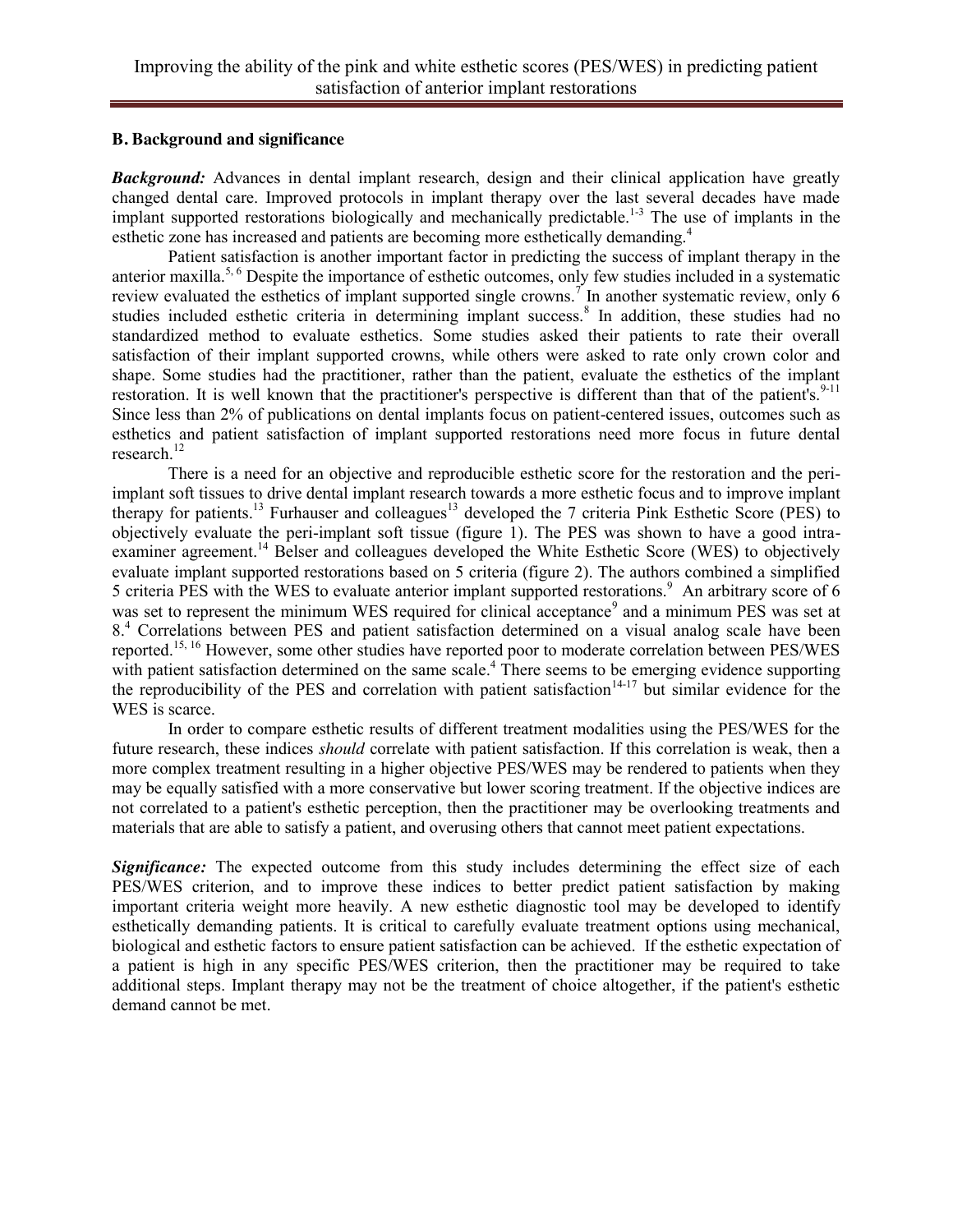#### **C. Research design and methods:**

#### *Photograph preparation*

A total of 36 photographs of the maxillary anterior 6 teeth will be used in this survey study (figure 3). One photograph in the series will have a perfect PES/WES of 24/24. The subsequent 35 photographs will be a digitally altered version of the initial perfect scoring photograph similar to the previous studies of altered dental esthetics.<sup>18, 19</sup> Twenty-four of these photographs will have one PES/WES criteria digitally altered to represent a score of 1 and 0 for that particular criterion. Eleven photographs will have total PES/WES of 20, 18, 16, 14, 12, 10, 8, 6, 4, 2, and 0 (figures 4 and 5). The degree of alteration for some criteria will be based upon previous research on noticeable thresholds.<sup>18</sup> Criteria that have no previous research on noticeable thresholds will be altered enough to be clinically relevant. The intended scores for each photograph will be verified in the pilot study. All photographs will be altered using a software program (Adobe Photoshop 5.0.2; Adobe Systems Inc, San Jose, CA) by an independent biomedical illustrator with a Masters of Science in Biomedical Communications (MScBMC). The researchers will have frequent meetings with the illustrator to ensure the photographic alterations meet the intent and purpose of the study. Sample photographs will also be used to communicate with the illustrator. All 36 photographs will be presented to patients in a randomized order so they are not grouped by criteria. The photographs will be in a 1:1 size ratio to simulate how patients view anterior implant supported restorations in real life. For this study, the lip is not included in the photographs.

#### *Pilot study*

The PES has been shown to have moderate to substantial intra-examiner agreement and fair to moderate inter-examiner agreement; however, there are differences in scoring between specialties.<sup>4, 14</sup> The WES has been shown to have fair to substantial intra-examiner and inter-examiner agreement.<sup>4</sup> To verify that the PES/WES for these altered photographs maintain intra and inter-examiner agreement, the survey will be taken by 5 board certified prosthodontists, 5 board certified periodontists and 5 prosthodontic residents at University of Illinois at Chicago, College of Dentistry (UIC COD). Intra-examiner repeatability and inter-examiner reproducibility will be determined by  $\kappa$  statistics. This pilot study will also determine whether the altered photographs actually depict the intended criteria scores. If the desired scores are not obtained, the degree of alteration will be increased or decreased accordingly.

### *Study population*

Inclusion criteria for this study are that subjects must be 18 years or older to provide informed consent, and understand English. Exclusion criteria are those with known colorblindness, unwilling to participate on the colorblind test or do not pass the colorblind test. Colorblind individuals will be identified in this study by a simple Ishihara test at the beginning of the survey. Demographic data regarding year of birth, gender, education level, income level, ethnicity and occupation will be obtained from all participants (figure 6). Income level categories will be based on the current federally marked poverty level of \$11,170 for a family of 1. Power analysis was used to determine the minimum sample size required and accept the outcome of the statistical test with a 95% confidence level. The power of the analysis with  $\alpha$ =0.05 was 0.9. The power analysis reveled that a sample size of 200 participants is sufficient for the statistical evaluation. The experimental protocol has been submitted to the University of Illinois at Chicago Institutional Review Board office (IRB #2012-0396).

#### *Institutional description*

This study will consist of 2 parts, a photographic survey delivered on an iPad and a digital webbased survey. The iPad survey will be available to patients receiving dental care at the UIC COD in the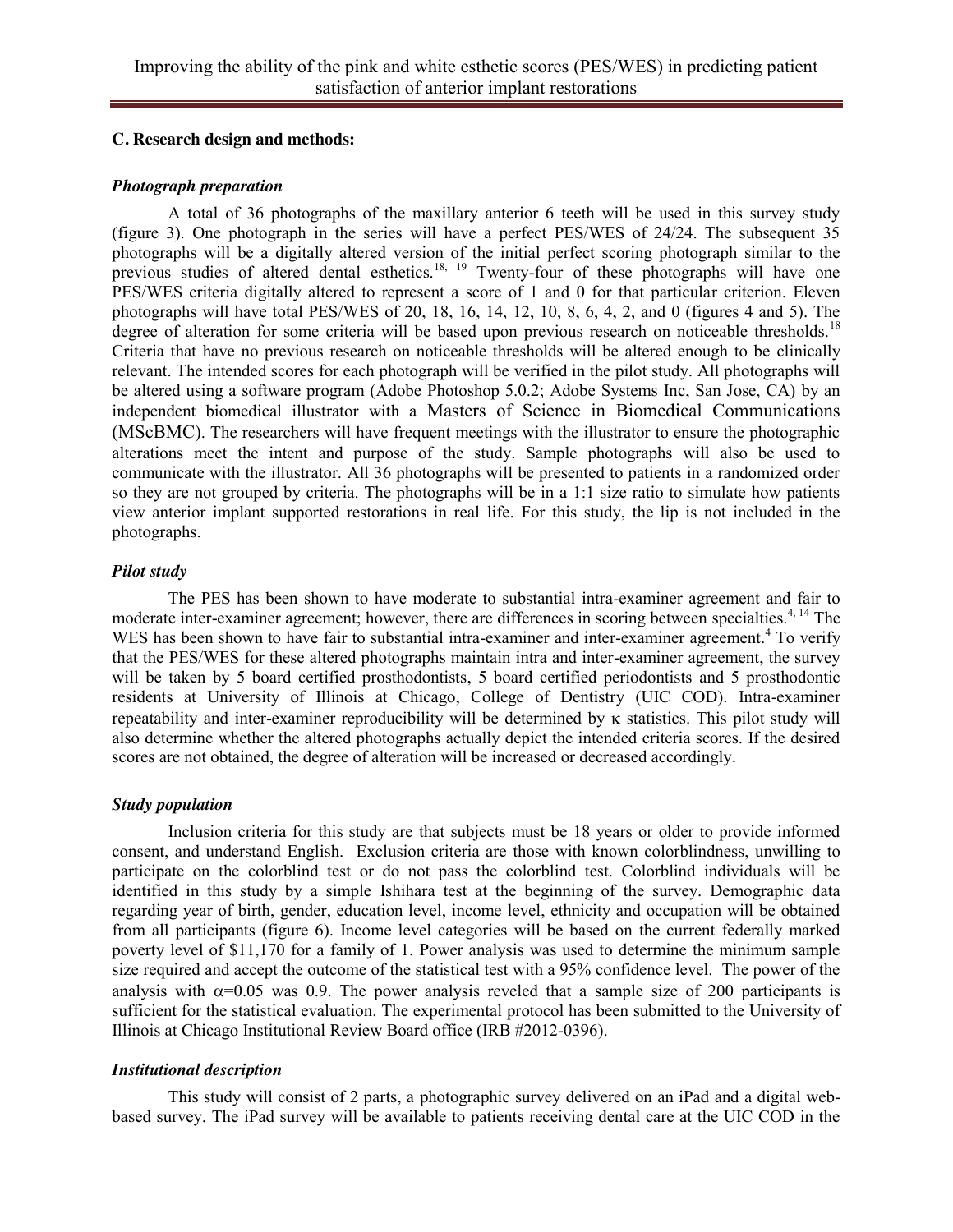Advanced Prosthodontic Clinic (Room 361) and the Implant and Innovations Center (Room 330). Both clinics have uniform fluorescent lighting and patients will be completing the surveys in the dental chair. For the web-based survey, a digital high resolution copy of the photographs will be uploaded onto a website similar to a previous study.<sup>19</sup> The online survey program LimeSurvey will be used [\(http://www.limesurvey.org/\)](http://www.limesurvey.org/). This web page will not be limited to dental patients but will also be made available to the general public. A link to the web-site will be sent out via email and a social network (Facebook Inc, [Menlo Park,](http://en.wikipedia.org/wiki/Menlo_Park,_California) California, U.S.). Respondents are will be asked whether they are using an Apple machine (Mac) or a personal computer (PC). The web-site link will be available to the general public for a 5-month period.

#### *Survey*

Study participants will be asked to answer 2 questions for each photograph on a 100mm Visual Analog Scale (VAS) from 0 (very unsatisfied) to  $100$  (very satisfied).<sup>4, 9</sup> The first question asks the participant "how satisfied would you be with the aesthetic outcome of the gums surrounding these teeth if this were your mouth?" The second question asks the participant "how satisfied would you be with the aesthetic outcome of these crowns (teeth) if this were your mouth?" The questions do not direct the focus to any particular tooth but is intended to have the participant consider the esthetics of the entire photograph as a unit. Patients are instructed not to compare photographs and change their answers.

#### *Data analysis*

Since the web-based version of the photographs may have color differences depending on the computer monitors used, data collected from Mac users will be tabulated and analyzed separately initially from PC users. The Mac group and the PC group will be compared using the Mann-Whitney test. Likewise, iPad group and the web-based group will also be compared using the Mann-Whitney test. If no statistical difference is found between groups, the data may be pooled to increase the sample size and to expand the target population. The Spearman correlation coefficient will be used to assess any correlation between the objective scores (PES/WES) and the subjective score (patient satisfaction). The Kruskal– Wallis and Mann-Whitney tests will be used to determine if the change in scores for certain criteria in the PES/WES had an effect on patient satisfaction. If an effect exists, the effect size will be calculated from the data. All statistical analyses were performed using PASW Statistics 18.0 (SPSS Inc, Chicago, IL, USA). Statistical significance is defined as  $p < 0.05$ .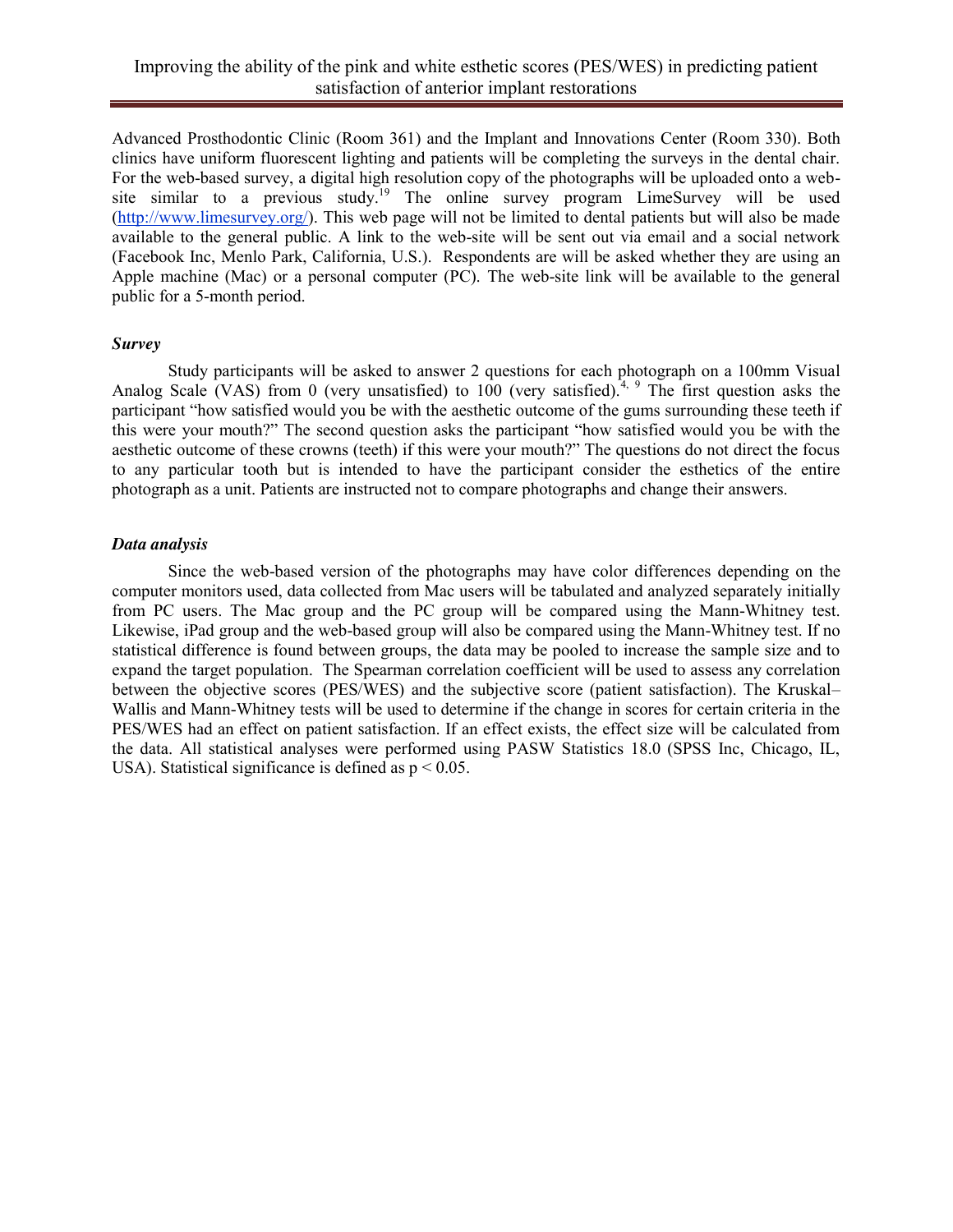# **D. Time Table**

| Month                                   | $\overline{2}$ | $\overline{3}$ | $\overline{4}$ | 5 | 6 | $\overline{7}$ | 8 | 9 | 10          | 11          | 12          |
|-----------------------------------------|----------------|----------------|----------------|---|---|----------------|---|---|-------------|-------------|-------------|
| Photograph $\mid X \mid$<br>preparation | X              |                |                |   |   |                |   |   |             |             |             |
| Pilot study                             |                | X              |                |   |   |                |   |   |             |             |             |
| iPad<br>collection                      |                |                | X              | X | X | X              | X |   |             |             |             |
| Online<br>data<br>collection            |                |                | X              | X | X | X              | X |   |             |             |             |
| Data<br>Analysis                        |                |                |                |   |   |                |   | X | $\mathbf X$ |             |             |
| Report<br>writing                       |                |                |                |   |   |                |   |   |             | $\mathbf X$ | $\mathbf X$ |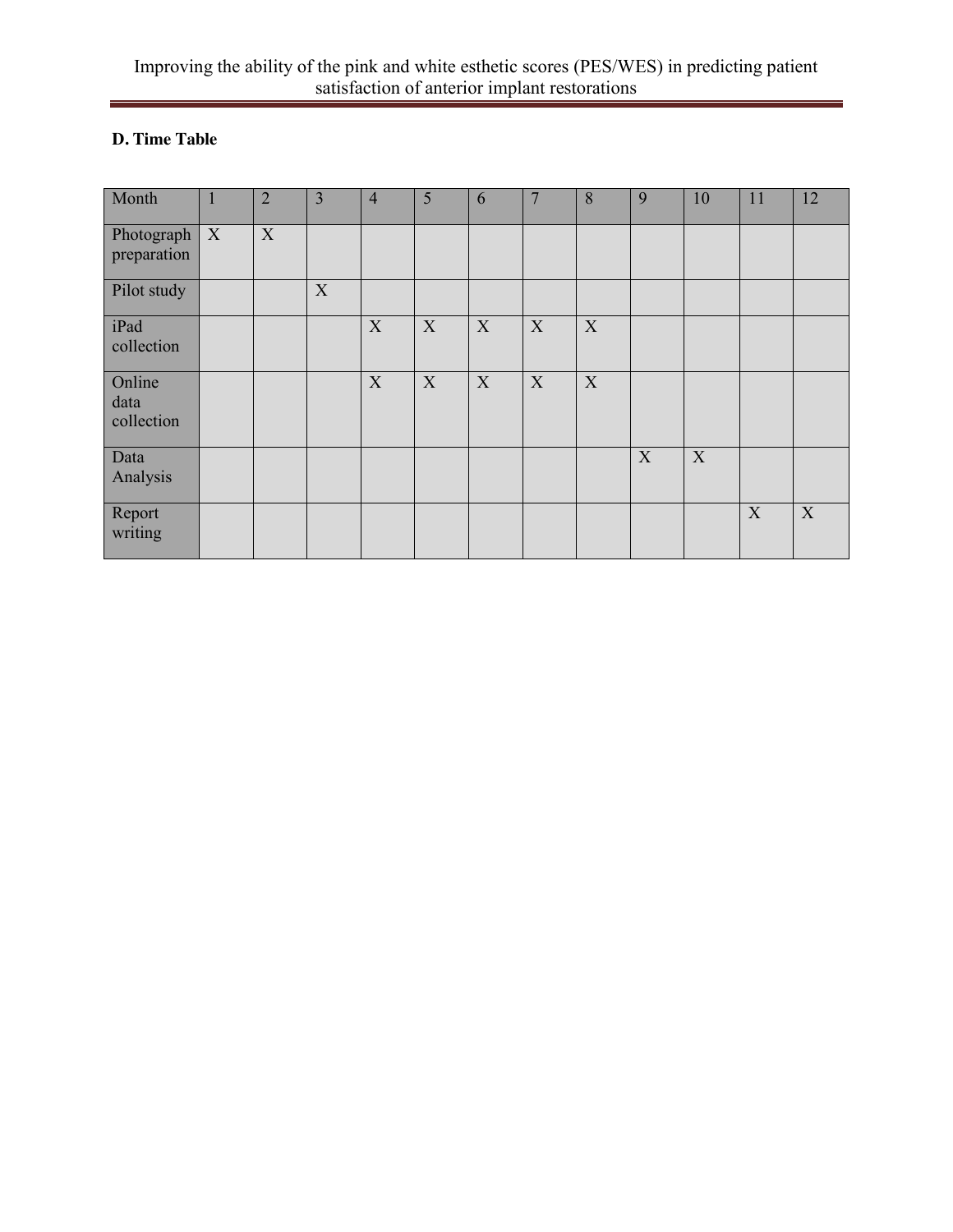## **E. Appendix**

*Figure 1:* The 7 criteria of the Pink Esthetic Score developed by Fürhauser et al.

| Variables                                             |                                             |                    |                                                                            |               |
|-------------------------------------------------------|---------------------------------------------|--------------------|----------------------------------------------------------------------------|---------------|
| Mesial papilla                                        | Shape vs. reference tooth                   | Absent             | Incomplete                                                                 | Complete      |
| Distal papilla                                        | Shape vs. reference tooth                   | Absent             | Incomplete                                                                 | Complete      |
| Level of soft-tissue margin Level vs. reference tooth |                                             |                    | Major discrepancy $>2$ mm Minor discrepancy 1–2 mm No discrepancy $<$ 1 mm |               |
| Soft-tissue contour                                   | Natural, matching reference tooth Unnatural |                    | Fairly natural                                                             | Natural       |
| Alveolar process                                      | Alveolar process deficiency                 | <b>Obvious</b>     | Slight                                                                     | <b>None</b>   |
| Soft-tissue color                                     | Color vs. reference tooth                   | Obvious difference | Moderate difference                                                        | No difference |
| Soft-tissue texture                                   | Texture vs. reference tooth                 | Obvious difference | Moderate difference                                                        | No difference |

Table 1. Variables of the pink esthetic score

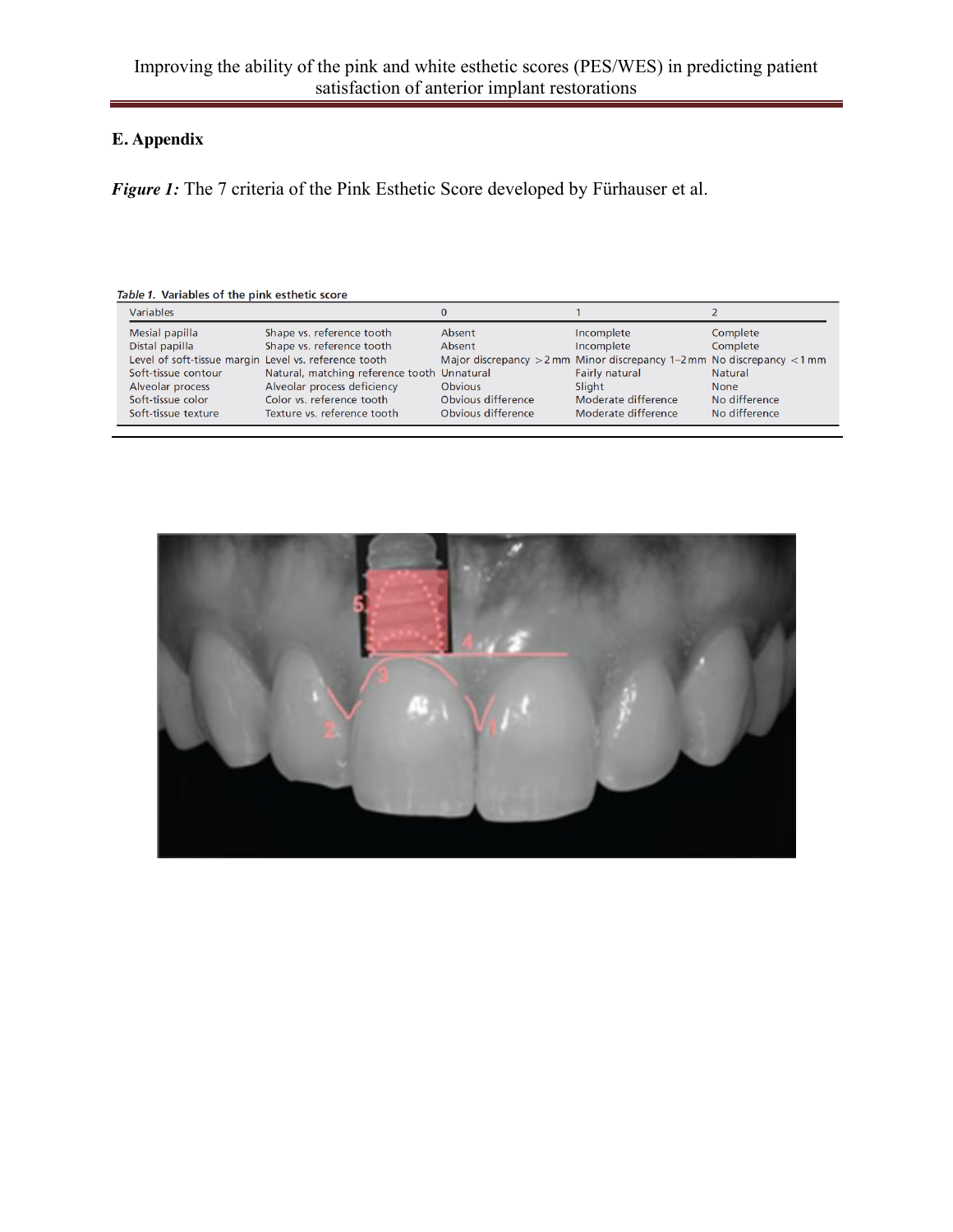*Figure 2:* The 5 criteria of the White Esthetic Score developed by Belser et al.

| <b>WES</b>              |                   |                   |                |
|-------------------------|-------------------|-------------------|----------------|
| Parameter               | Major Discrepancy | Minor Discrepancy | No Discrepancy |
| Tooth form              |                   |                   |                |
| Tooth volume/outline    |                   |                   |                |
| Color (hue/value)       |                   |                   |                |
| Surface texture         |                   |                   |                |
| Translucency            |                   |                   |                |
| Maximum total WES score |                   |                   | 10             |
|                         |                   |                   |                |

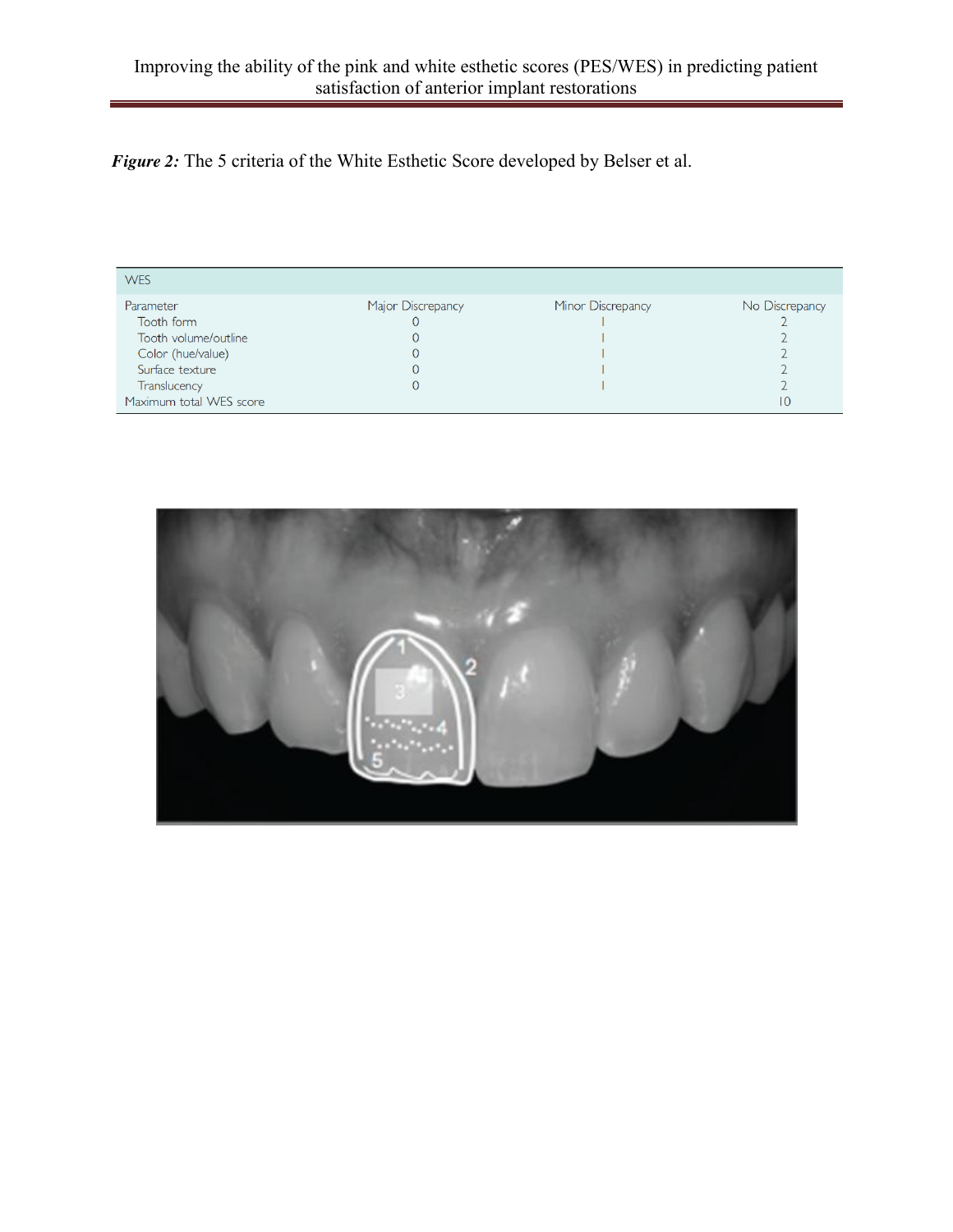*Figure 3:* Flowchart of study protocol

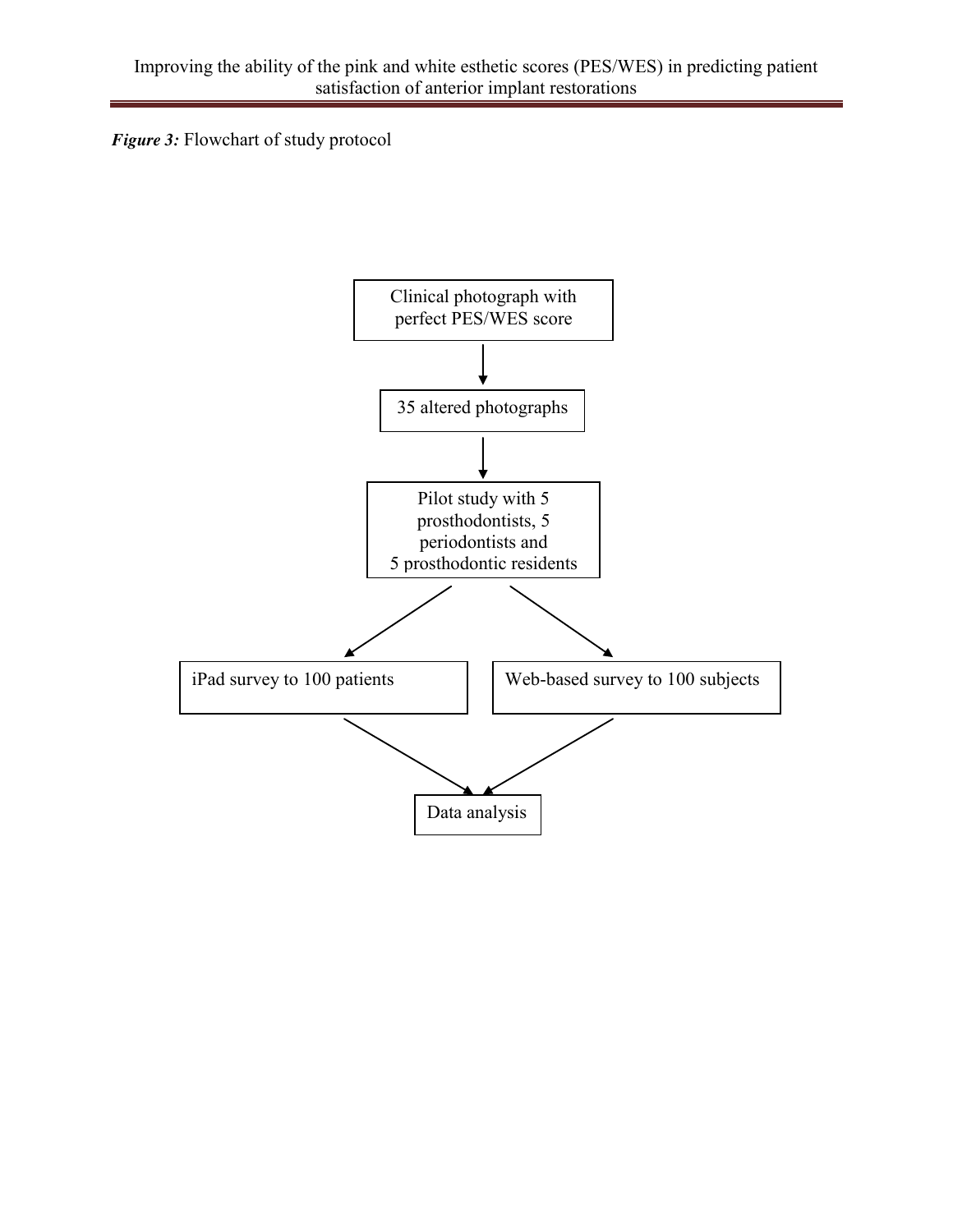*Figure 4:* An example of the Tooth Color criteria altered to 0 (A), 1 (B) and 2 (C) respectively.

A



B





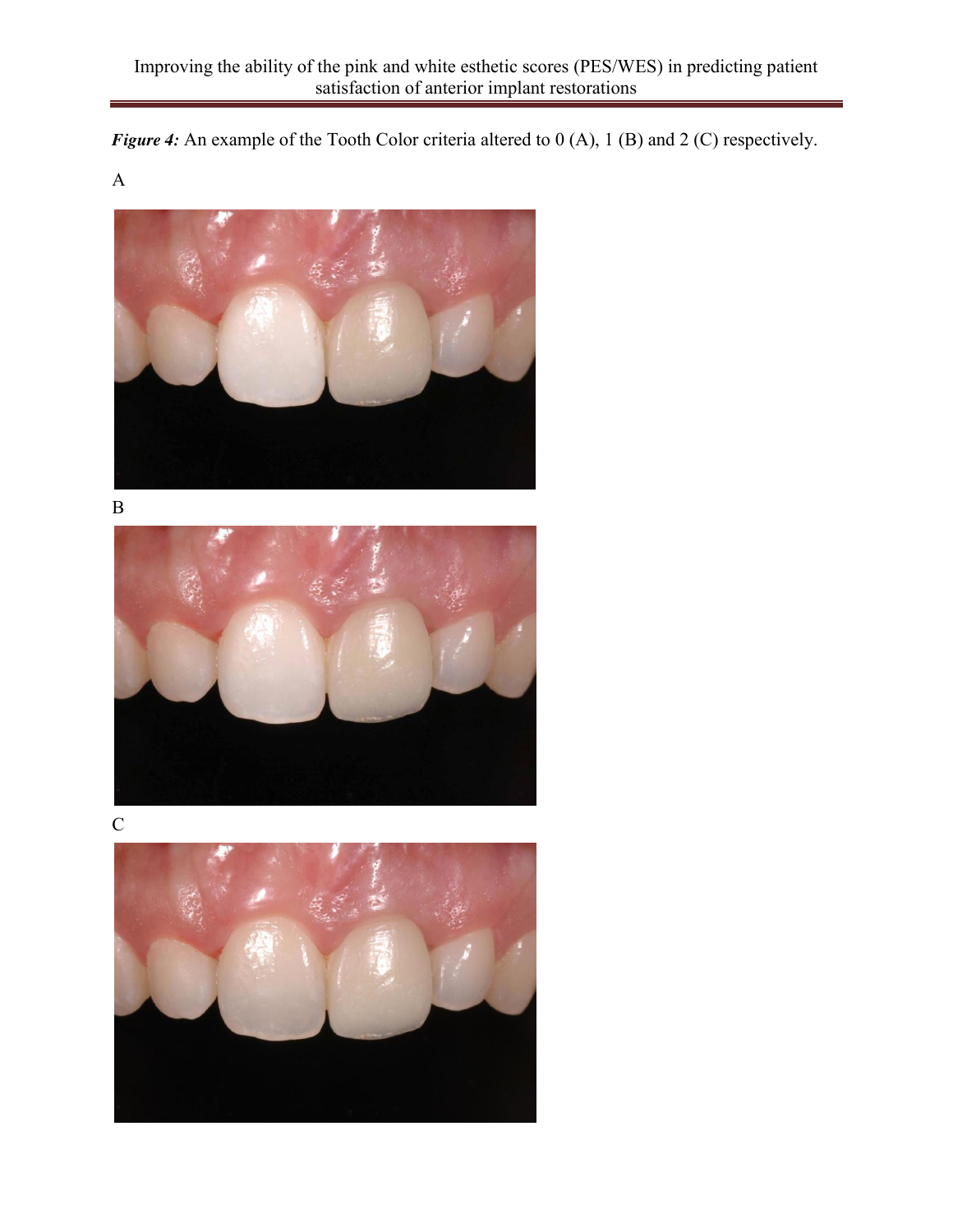*Figure 5:* An example of 3 photographs with the Tissue Color criteria altered to 0 (A), 1 (B) and 2 (C) respectively.



B





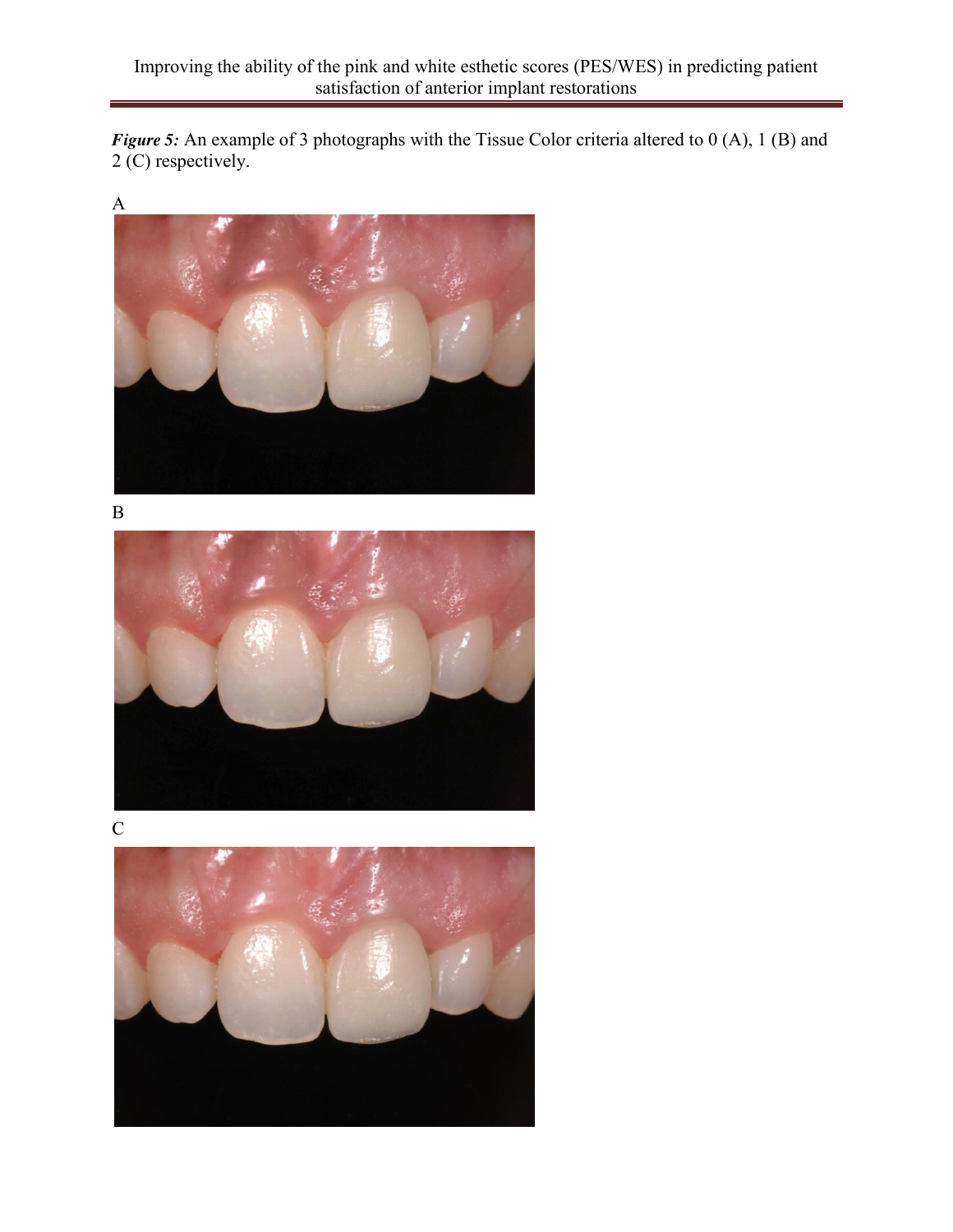### *Figure 6:* An example of the survey used for data collection (Pages 1 and 2)

Year of Birth Gender: M F

Ethnicity:

- a. American Indian or Alaska Native (origins in any of the original peoples of North, Central and South America
- b. Asian (origins in any of the original peoples of the Far East, Southeast Asia, or the Indian subcontinent including, for example, Cambodia, China, India, Japan, Korea, Malaysia, Pakistan, the Philippine Islands, Thailand and Vietnam.)
- c. Black or African American (origins in any of the Black racial groups of Africa includes Caribbean Islanders and other of African origin.)
- d. Native Hawaiian or Other Pacific Islander (origins in any of the original peoples of Hawaii, Guam, Samoa, or other Pacific Islands.)
- e. White (origins in any of the original peoples of Europe, the Middle East, or North Africa.)

Education level:

- a. Less than high school
- b. High school
- c. Bachelor's degree
- d. Master's degree
- e. Doctorate

Income level:

- a. Less than \$5,499
- b. \$5,500-\$10,999
- c. \$11,000-\$21,999
- d. \$22,000-\$44,999
- e. \$45,000- \$89,999
- f. \$90,000 or greater

Occupation:

- a. Dental professionals
- b. Other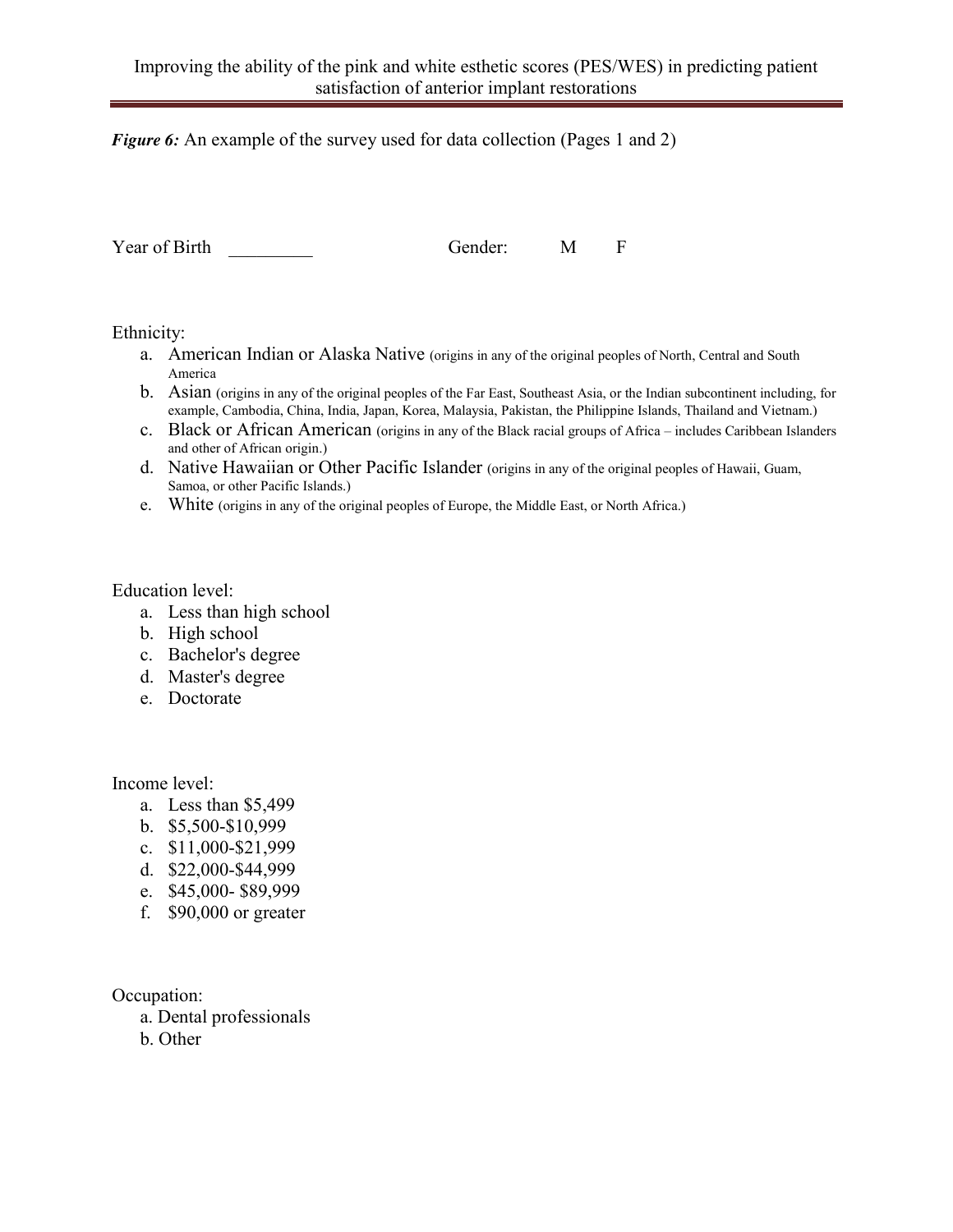Please answer these 2 questions for each photograph by drawing a line between 0 (very unsatisfied) and 100 (very satisfied). For example:

Very unsatisfied Very Satisfied 0 |--------------------------------------------**|**---------------------------| 100

1. How satisfied would you be with the aesthetic outcome of the **gums** surrounding these teeth if this were your mouth?

2. How satisfied would you be with the aesthetic outcome of these **crowns (teeth)** if this were your mouth?



| Very unsatisfied | Very Satisfied<br>$\left  \frac{1}{100} \right $ |
|------------------|--------------------------------------------------|
| Very unsatisfied | Very Satisfied                                   |

0 |-----------------------------------------------------------------------| 100



| Very unsatisfied<br>$\theta$ | Very Satisfied<br>$------ 100$ |
|------------------------------|--------------------------------|
| Very unsatisfied             | Very Satisfied                 |
|                              | <b>100</b>                     |



| Very unsatisfied<br>$\Omega$ | Very Satisfied<br>----------------  100 |
|------------------------------|-----------------------------------------|
|                              |                                         |
| Very unsatisfied             | Very Satisfied                          |
|                              | 100                                     |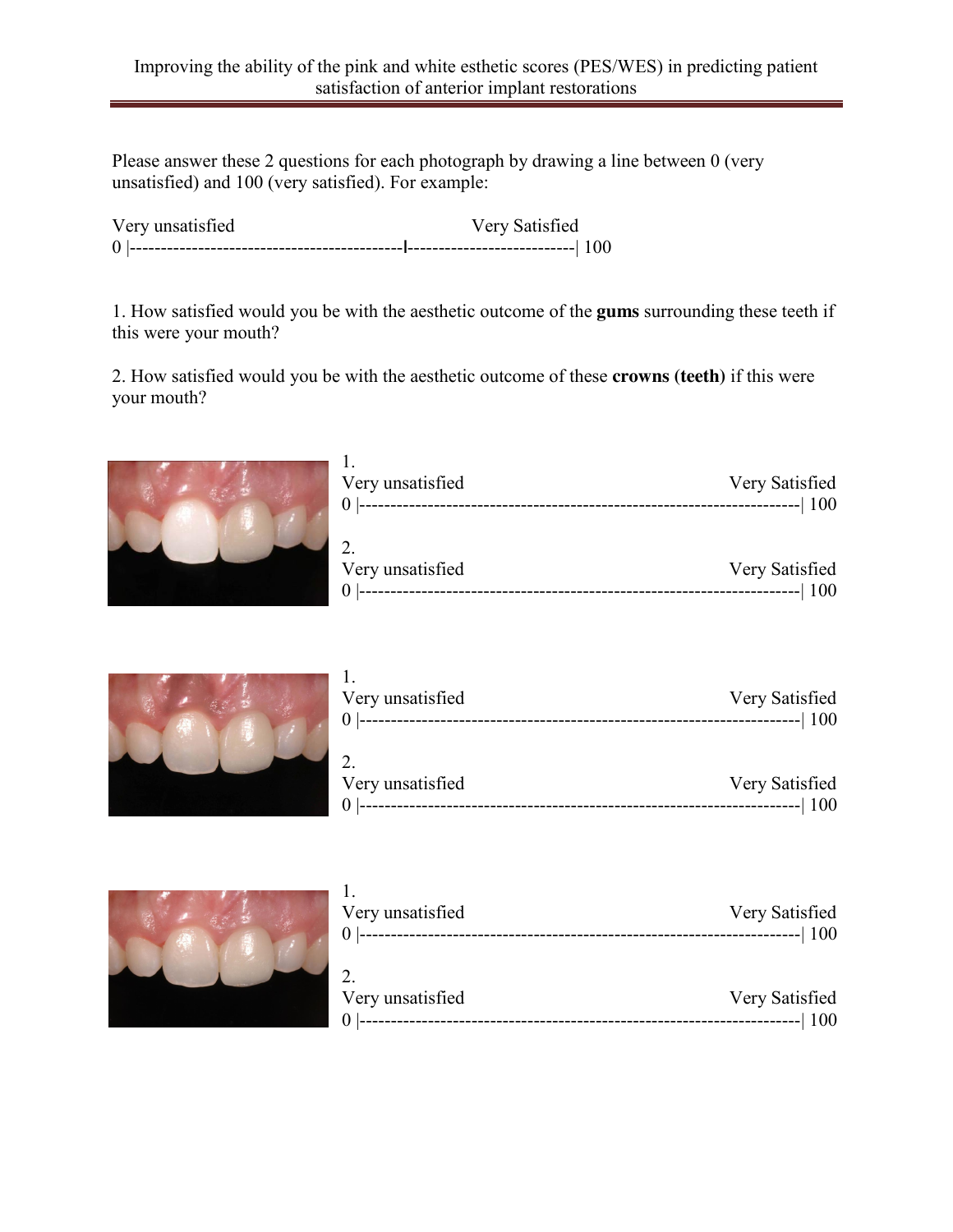*Figure7:* Initial photograph to be altered

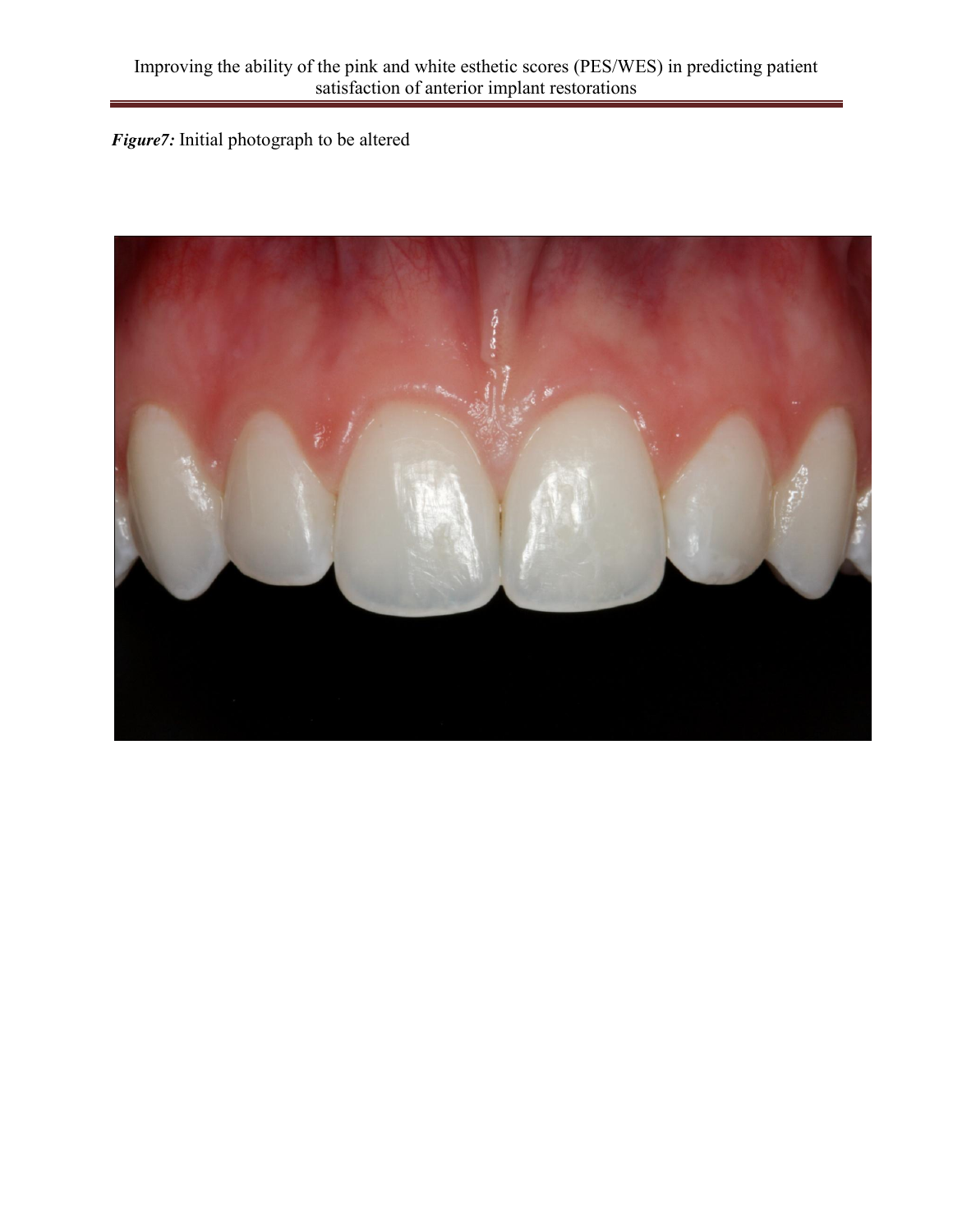## **F. References**

1. Avivi-Arber L, Zarb GA. Clinical effectiveness of implant-supported single-tooth replacement: the Toronto Study. Int J Oral Maxillofac Implants 1996:11(3):311-21.

2. Haas R, Polak C, Furhauser R, Mailath-Pokorny G, Dortbudak O, Watzek G. A longterm follow-up of 76 Branemark single-tooth implants. Clin Oral Implants Res 2002:13(1):38- 43.

3. Scheller H, Urgell JP, Kultje C, Klineberg I, Goldberg PV, Stevenson-Moore P, Alonso JM, Schaller M, Corria RM, Engquist B, Toreskog S, Kastenbaum F, Smith CR. A 5-year multicenter study on implant-supported single crown restorations. Int J Oral Maxillofac Implants 1998:13(2):212-8.

4. Cosyn J, Eghbali A, De Bruyn H, Dierens M, De Rouck T. Single Implant Treatment in Healing Versus Healed Sites of the Anterior Maxilla: An Aesthetic Evaluation. Clin Implant Dent Relat Res 2010.

5. Buser D, Martin W, Belser UC. Optimizing esthetics for implant restorations in the anterior maxilla: anatomic and surgical considerations. Int J Oral Maxillofac Implants 2004:19 Suppl:43-61.

6. Smith DE, Zarb GA. Criteria for success of osseointegrated endosseous implants. J Prosthet Dent 1989:62(5):567-72.

7. Jung RE, Pjetursson BE, Glauser R, Zembic A, Zwahlen M, Lang NP. A systematic review of the 5-year survival and complication rates of implant-supported single crowns. Clin Oral Implants Res 2008:19(2):119-30.

8. Torabinejad M, Anderson P, Bader J, Brown LJ, Chen LH, Goodacre CJ, Kattadiyil MT, Kutsenko D, Lozada J, Patel R, Petersen F, Puterman I, White SN. Outcomes of root canal treatment and restoration, implant-supported single crowns, fixed partial dentures, and extraction without replacement: a systematic review. J Prosthet Dent 2007:98(4):285-311.

9. Belser UC, Grutter L, Vailati F, Bornstein MM, Weber HP, Buser D. Outcome evaluation of early placed maxillary anterior single-tooth implants using objective esthetic criteria: a crosssectional, retrospective study in 45 patients with a 2- to 4-year follow-up using pink and white esthetic scores. J Periodontol 2009:80(1):140-51.

10. Esposito M, Grusovin MG, Worthington HV. Agreement of quantitative subjective evaluation of esthetic changes in implant dentistry by patients and practitioners. Int J Oral Maxillofac Implants 2009:24(2):309-15.

11. Meijndert L, Meijer HJ, Stellingsma K, Stegenga B, Raghoebar GM. Evaluation of aesthetics of implant-supported single-tooth replacements using different bone augmentation procedures: a prospective randomized clinical study. Clin Oral Implants Res 2007:18(6):715-9.

12. Pjetursson BE, Karoussis I, Burgin W, Bragger U, Lang NP. Patients' satisfaction following implant therapy. A 10-year prospective cohort study. Clin Oral Implants Res 2005:16(2):185-93.

13. Furhauser R, Florescu D, Benesch T, Haas R, Mailath G, Watzek G. Evaluation of soft tissue around single-tooth implant crowns: the pink esthetic score. Clin Oral Implants Res 2005:16(6):639-44.

14. Gehrke P, Lobert M, Dhom G. Reproducibility of the pink esthetic score--rating soft tissue esthetics around single-implant restorations with regard to dental observer specialization. J Esthet Restor Dent 2008:20(6):375-84; discussion 85.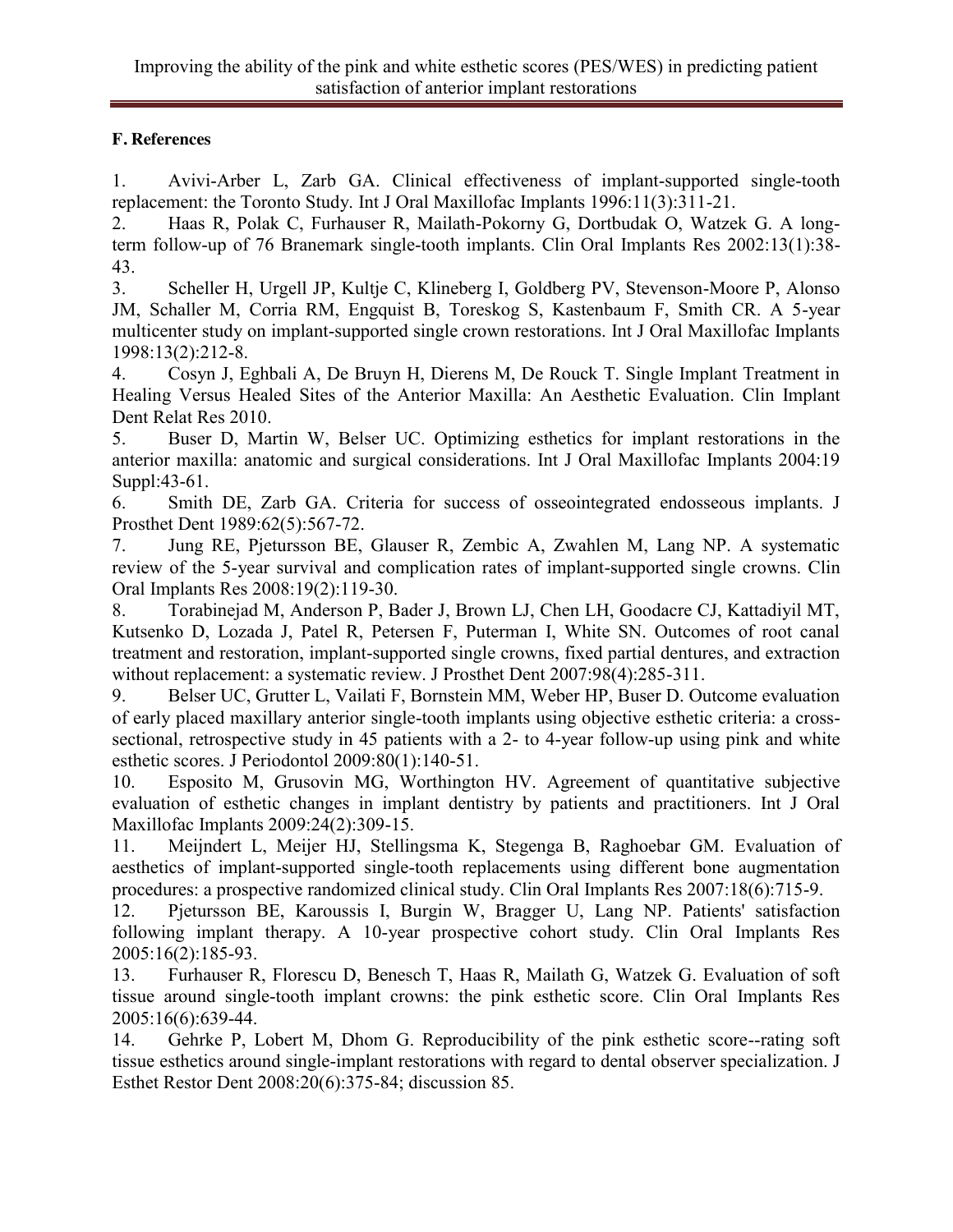15. Cho HL, Lee JK, Um HS, Chang BS. Esthetic evaluation of maxillary single-tooth implants in the esthetic zone. J Periodontal Implant Sci 2010:40(4):188-93.

16. Hof M, Pommer B, Strbac GD, Suto D, Watzek G, Zechner W. Esthetic evaluation of single-tooth implants in the anterior maxilla following autologous bone augmentation. Clin Oral Implants Res 2011.

17. Lai HC, Zhang ZY, Wang F, Zhuang LF, Liu X, Pu YP. Evaluation of soft-tissue alteration around implant-supported single-tooth restoration in the anterior maxilla: the pink esthetic score. Clin Oral Implants Res 2008:19(6):560-4.

18. Kokich VO, Kokich VG, Kiyak HA. Perceptions of dental professionals and laypersons to altered dental esthetics: asymmetric and symmetric situations. Am J Orthod Dentofacial Orthop 2006:130(2):141-51.

19. Rosenstiel SF, Ward DH, Rashid RG. Dentists' preferences of anterior tooth proportion- a web-based study. J Prosthodont 2000:9(3):123-36.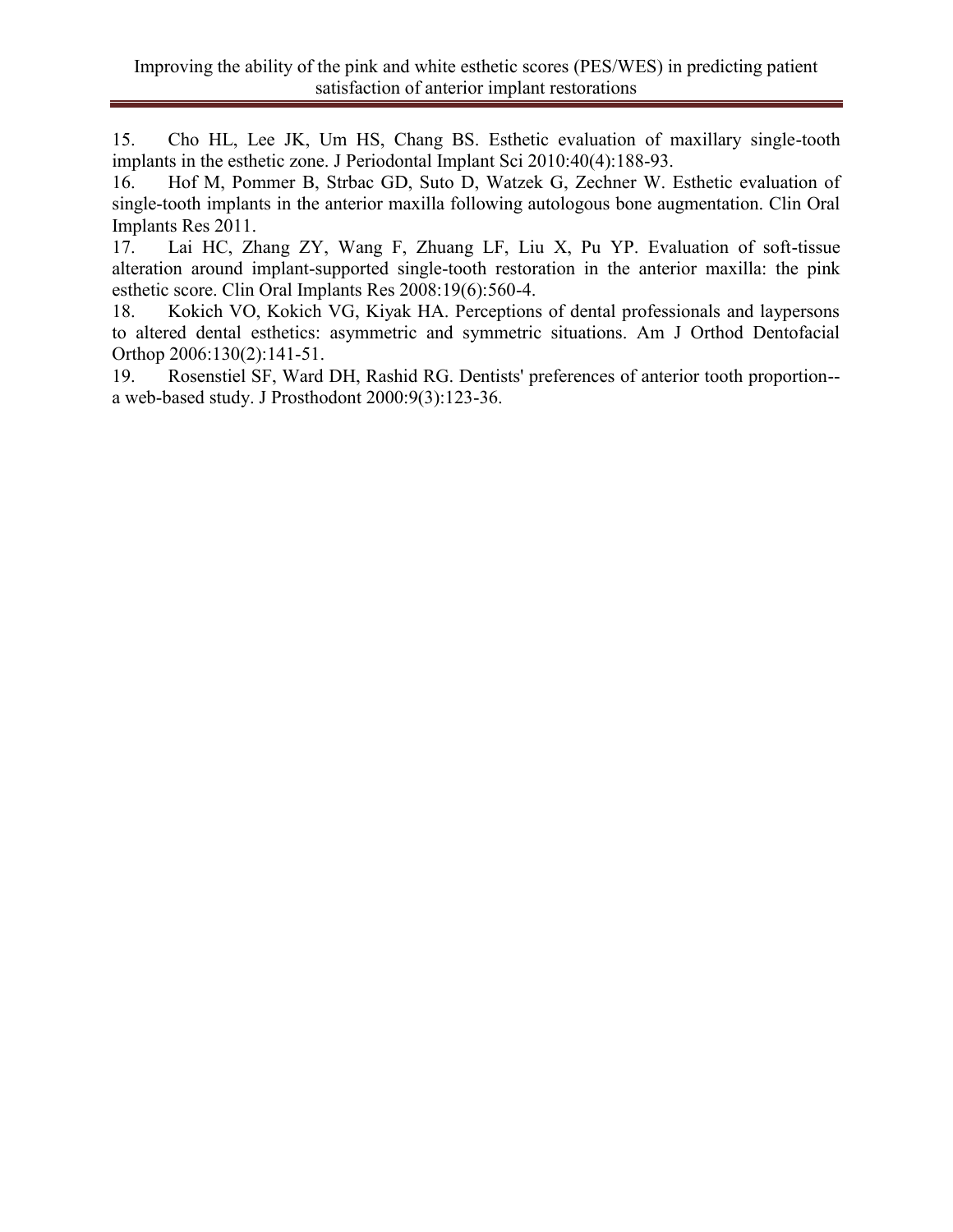**G. IRB Approval**

# **Exemption Granted**

May 2, 2012

## **RE: Research Protocol # 2012-0396 "Improving the pink and white esthetic scores (PES/WES) in predicting patient satisfaction of anterior implant restorations"**

Your Claim of Exemption was reviewed on May 2, 2012 and it was determined that your research protocol meets the criteria for exemption as defined in the U. S. Department of Health and Human Services Regulations for the Protection of Human Subjects [(45 CFR 46.101(b)]. You may now begin your research.

| <b>Exemption Period:</b>    | May 2, $2012 - May 1, 2015$               |
|-----------------------------|-------------------------------------------|
| <b>Performance Site(s):</b> | UIC                                       |
| <b>Subject Population:</b>  | Adult $(18 + \text{years})$ subjects only |
| <b>Number of Subjects:</b>  | 400                                       |

## **The specific exemption category under 45 CFR 46.101(b) is:**

(2) Research involving the use of educational tests (cognitive, diagnostic, aptitude, achievement), survey procedures, interview procedures or observation of public behavior, unless: (i) information obtained is recorded in such a manner that human subjects can be identified, directly or through identifiers linked to the subjects; and (ii) any disclosure of the human subjects' responses outside the research could reasonably place the subjects at risk of criminal or civil liability or be damaging to the subjects' financial standing, employability, or reputation.

You are reminded that investigators whose research involving human subjects is determined to

be exempt from the federal regulations for the protection of human subjects still have

responsibilities for the ethical conduct of the research under state law and UIC policy. Please be

aware of the following UIC policies and responsibilities for investigators:

1. Amendments You are responsible for reporting any amendments to your research protocol that may affect the determination of the exemption and may result in your research no longer being eligible for the exemption that has been granted.